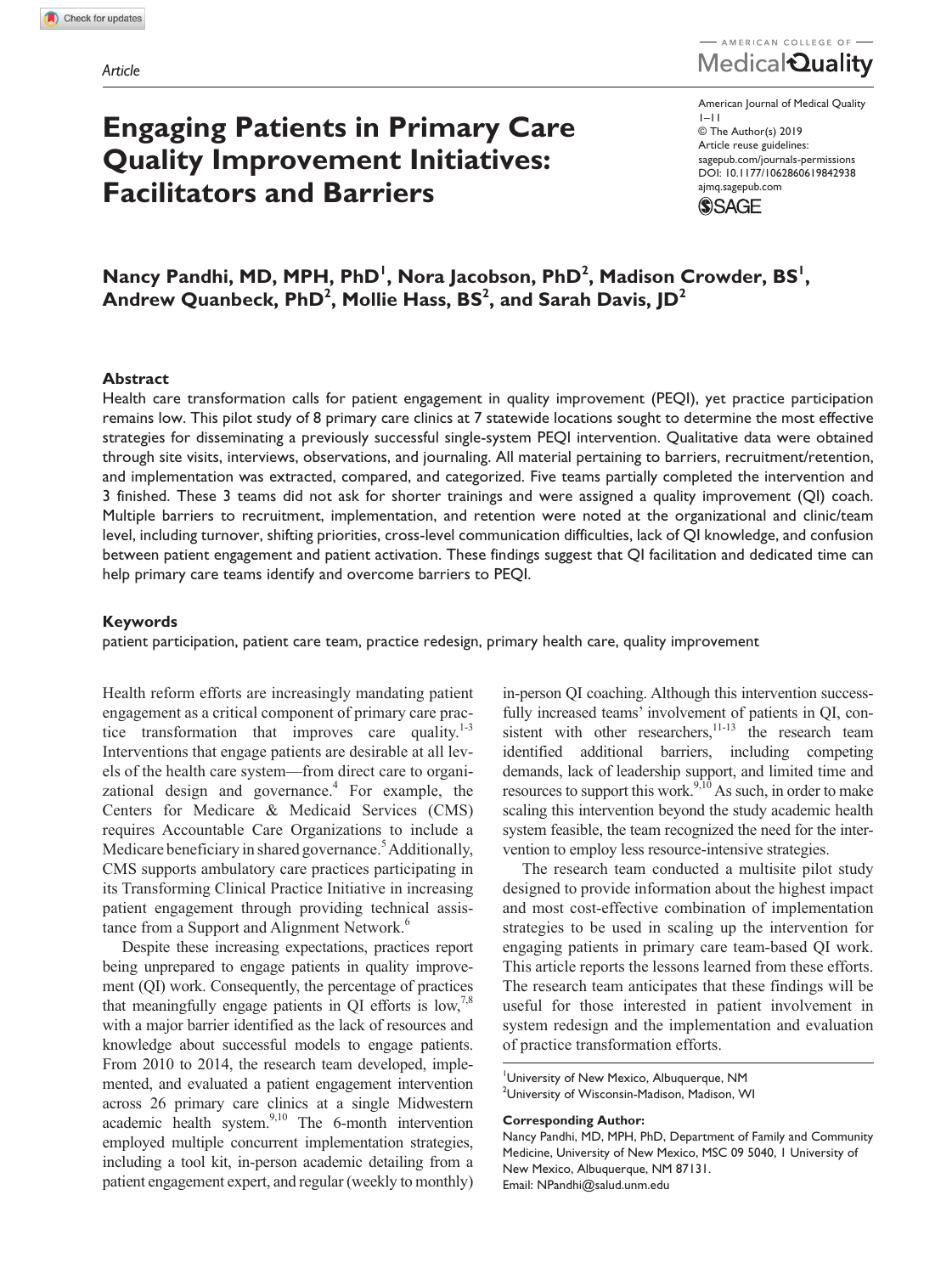# **Methods**

# *Context*

This study was reviewed and granted an exemption by the Health Sciences Institutional Review Board at the University of Wisconsin-Madison. It was conducted by an academic research team consisting of a family physician/health service researcher, a patient engagement expert/health policy researcher, a qualitative and mixed methods expert researcher, a systems engineer specializing in implementation research, a QI coach, and a project manager/study coordinator. This team met bimonthly to discuss recruitment, implementation, data collection, and ongoing analyses.

The original 6-month intervention was embedded in a large-scale primary care redesign at a single organization.<sup>14</sup> Teams were trained in cohorts that learned about QI using a microsystems approach.<sup>15</sup> They met weekly, selected an improvement project, received training about engaging patients in these efforts, and received 6 months of QI coaching. For examining scalability in the pilot study, the research team adapted the preceding steps to focus QI training into a 30-minute session discussing Plan-Do-Check-Act cycles, using an applied example to demonstrate a practical tool such as process mapping. The in-person patient engagement session also was 30 minutes. Remote web-based technology and/or phone calls were employed for coaching after an initial in-person session.

#### *Study Design and Intervention*

The purpose of the pilot study was to assess the feasibility and preliminary effectiveness of different combinations of implementation strategies for promoting patient engagement in team-based QI work. The design called for recruitment of a total of 9 primary care teams from clinics across the state of Wisconsin that varied in geographical location, practice size, and patient population.

Clinics were assigned into 4 implementation strategies for this 6-month intervention in order to maximize variation and thereby increase the research team's knowledge about the highest impact and most costeffective scale-up strategy. Clinics could receive (1) a patient engagement tool kit and accompanying webbased video recording from a patient engagement expert; (2) a tool kit plus a live session with the patient engagement expert; (3) a tool kit, patient engagement live session, and monthly sessions of in-person (month 1) and remote (months 2-6) QI coaching; and (4) a tool kit, recorded patient engagement session, and QI coaching. Additionally, all sites were offered a single in-person didactic session, "QI 101," in which the basics of QI theory and practice were reviewed.

Each clinic was asked to identify a team champion. This person was asked to serve as the primary contact with the research team and coach, as well as to encourage her/his team's progress in patient engagement and improvement activities. Table 1 provides more details about the intervention within the 6-month time line.

## *Data Collection*

The findings reported in this article were derived from the qualitative component of the data collection plan, as will be explained in detail. Data came from site visits, interviews, structured observations by the coach, and a research team journal containing detailed notes about the recruitment process and all interactions with study sites during the intervention period.

*Site Visits and Interviews.* Site visits were conducted at each participating clinic prior to the initiation of the assigned intervention. A team of investigators spent approximately 4 hours at each site. During this time they toured the clinic, met providers and staff, and conducted semistructured interviews with primary care team members (approximately 10-15 minutes) and QI administrators/clinic managers (approximately 1 hour). The semistructured interview was guided by the Consolidated Framework for Implementation Research.<sup>16</sup> Questions sought specific information regarding previous QI and patient engagement experience, team communication processes and hierarchical structure, and perceived team, clinic, and organizational barriers and facilitators to participating in this intervention.

Follow-up interviews were conducted at those clinics that completed the intervention. These interviews focused on perceived facilitators and barriers to implementing the intervention, successes and failures when engaging patients in QI, overall opinions of the intervention, and plans to engage patients in QI in the future. Site visits were documented in summary reports. All interviews were audio recorded and transcribed verbatim.

*Structured Observations.* For sites assigned to the coaching component of the intervention, the coach recorded observations after each interaction using a standardized format that focused on clinics' progress in developing and implementing their projects, changes in outcomes, and next steps.

*Research Journal.* Investigators kept detailed notes on the recruitment process. All interactions with research sites, such as regular monthly check-ins during the intervention period, were documented. If sites withdrew, researchers conducted short exit interviews with health system administrators or team champions to ascertain and document the sites' reasons for withdrawal. All team meeting discussions were documented, along with ongoing lessons learned. A final wrap-up team meeting consisted of a focused discussion on lessons learned from recruitment and project implementation.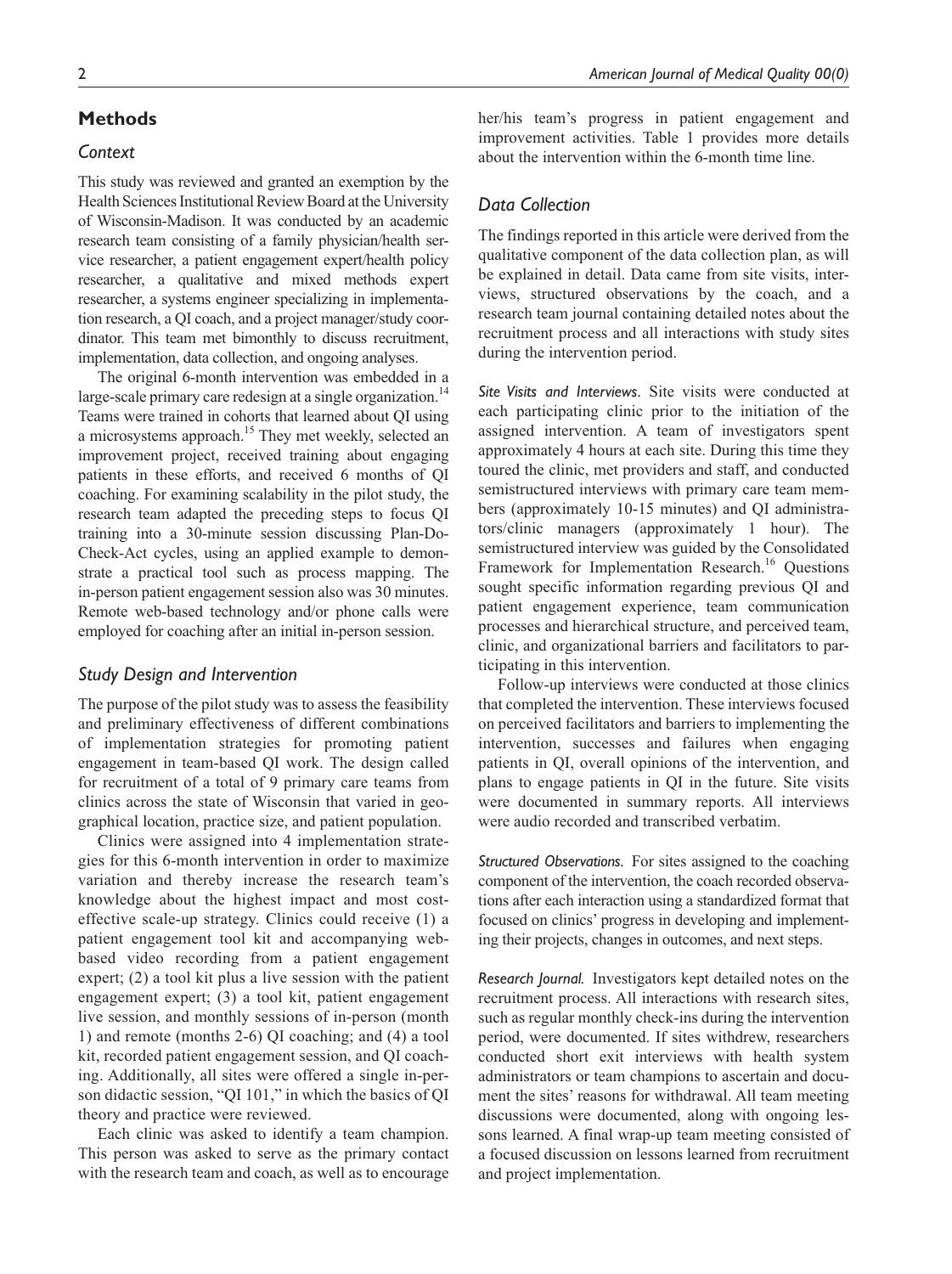| Time Line          | Project Step                                                 | Training or Tool                                   | <b>Recommended Actions</b>                                                 | Goals                                                                                       |
|--------------------|--------------------------------------------------------------|----------------------------------------------------|----------------------------------------------------------------------------|---------------------------------------------------------------------------------------------|
| Month I            | Introduction to OI<br>and Begin a QI                         | QI 101 presentation                                | Learn basic OI                                                             | Understand basic QI<br>approaches and tools                                                 |
|                    | Project                                                      |                                                    | Decide on a QI project                                                     | Identify an issue to improve                                                                |
|                    |                                                              |                                                    | Assemble an internal team to<br>work on the project                        | Organize a team                                                                             |
|                    |                                                              | OI handout                                         | Learn about the issue that<br>needs improvement                            | Clarify current knowledge and<br>understand root causes of<br>problems                      |
| Month 2            | Pre-Patient<br>Engagement<br>Planning and                    | Patient Engagement<br>Introductory<br>Presentation | Complete the Pre-<br><b>Engagement Planning</b><br>Worksheet               | Understand basics of patient<br>engagement and pre-<br>engagement planning steps            |
|                    | <b>Continue Planning</b><br>QI Project                       |                                                    |                                                                            | Prepare to engage patients in<br>QI project(s)                                              |
|                    |                                                              | Patient Engagement in QI<br><b>Tool Kit</b>        | Identify possible solution(s)<br>for the issue                             | Select possible solution(s)                                                                 |
| Month <sub>3</sub> | Patient Engagement<br>Planning and Start                     | Patient Engagement in QI<br><b>Tool Kit</b>        | Complete the Patient<br>Engagement Worksheet                               | Identify specific engagement<br>opportunities for patients                                  |
|                    | Engaging                                                     |                                                    | Recruit/invite patients to<br>engage                                       | Begin recruitment for<br>engagement                                                         |
| Months 4<br>and 5  | <b>Engage Patients as</b><br>You Continue Your<br>QI Project | Patient Engagement in QI<br><b>Tool Kit</b>        | Proceed through QI Steps<br>Do-Check-Act                                   | Adapt QI goals or project<br>outcomes based on patients'<br>inputs                          |
|                    |                                                              |                                                    | Include patients in<br>appropriate QI steps                                | Improve systems, workflows,<br>and care experiences                                         |
| Month 6            | Project Wrap-up and<br><b>Next Steps</b>                     | OI handout                                         | Wrap-up or plan conclusion<br>of QI project(s)                             | Complete QI project                                                                         |
|                    |                                                              | Patient Engagement in QI<br><b>Tool Kit</b>        | Identify and discuss lessons<br>learned, celebrate<br>successes, and thank | Document any benefits or<br>challenges of: project, patient<br>contributions, and trainings |
|                    |                                                              |                                                    | participating patients                                                     | Publicly and privately<br>appreciate patients'<br>contributions                             |
|                    |                                                              |                                                    | Talk with team about next<br>steps after conclusion of<br>formal project   | Communicate next steps                                                                      |

**Table 1.** A Time Line of Project Steps, Trainings/Tools, Actions, and Goals.

Abbreviation: QI, quality improvement.

#### *Data Analysis*

Data analysis began during the bimonthly research team meetings, as investigators reviewed recent data (eg, site visit reports) and discussed both the progress of the pilot study and what was being learned about engaging patients in QI work. Many discussions focused on the barriers the team was encountering, and a decision was made to make these barriers one focus of the data analysis. Thus, for this article, case files (inclusive of all site visit reports, interview transcripts, and other notes) were constructed for each of the participating clinics/teams. The files were reviewed and summary case studies developed. All material pertaining to barriers to recruitment/retention and implementation was extracted, explored, compared, and categorized. These categories were further refined through research team discussions.

# **Results**

# *Recruitment*

This pilot study encountered many challenges, the first of which was recruitment. Four recruitment strategies were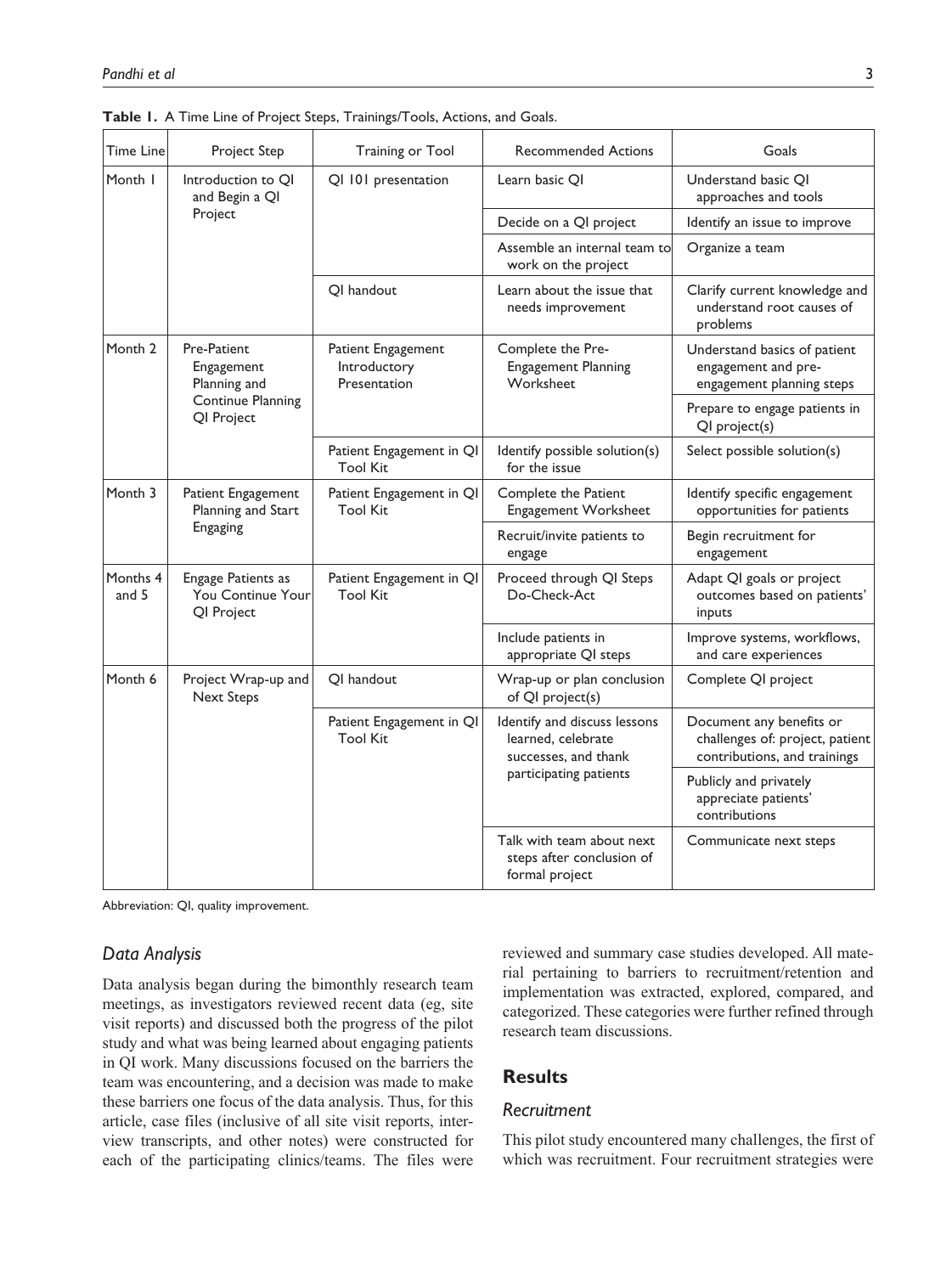| Clinic    | Geographical<br>Location | Size <sup>a</sup> | Primary<br>Population      |                                     | <b>Implementation Strategy</b>                                                    |                                     | Interviewees                                                                                                                                                                                   |
|-----------|--------------------------|-------------------|----------------------------|-------------------------------------|-----------------------------------------------------------------------------------|-------------------------------------|------------------------------------------------------------------------------------------------------------------------------------------------------------------------------------------------|
| A         | Urban                    | Large             | Commercially<br>insured    | $\bullet$<br>$\bullet$              | Patient engagement tool kit<br>Patient engagement expert<br>recording             | $\bullet$<br>$\bullet$<br>$\bullet$ | Clinic manager<br>Primary care physicians $(\times 2)$<br>Physician assistant $(\times 2)$<br>Certified medical assistant $(\times 2)$<br>Licensed practical nurse                             |
| B         | Suburban                 | Small             | Commercially<br>insured    |                                     | Patient engagement tool kit<br>Live patient engagement<br>session                 | $\bullet$<br>$\bullet$              | Primary care physician<br>Physician assistant<br>Registered nurse $(\times 2)$<br>Licensed practical nurse $(\times 2)$<br>X-ray technician                                                    |
| C         | Suburban                 | Large             | Commercially<br>insured    | $\bullet$                           | Patient engagement tool kit<br>Live patient engagement<br>session                 | $\bullet$<br>$\bullet$<br>$\bullet$ | Clinic manager<br>Receptionist manager<br>Primary care physicians $(\times 2)$<br>Registered nurse<br>Clinic coordinator<br>Certified medical assistant $(\times 2)$<br>Unit clerk             |
| D         | Urban                    | Medium Publicly   | insured                    | $\bullet$                           | Patient engagement tool kit<br>Patient engagement expert<br>recording<br>QI coach | $\bullet$<br>$\bullet$              | Clinic manager<br>Ambulatory QI director<br>Primary care physician<br>Registered nurse<br>Licensed practical nurse                                                                             |
| E         | Rural                    | Small             | <b>Publicly</b><br>insured | $\bullet$                           | Patient engagement tool kit<br>Live patient engagement<br>session                 | $\bullet$                           | Clinic manager<br>Receptionist/licensed practical nurse                                                                                                                                        |
| F-2 teams | Rural                    | Large             | Publicly<br>insured        | $\bullet$<br>$\bullet$<br>$\bullet$ | Patient engagement tool kit<br>Live patient engagement<br>session<br>OI coach     | $\bullet$<br>$\bullet$<br>$\bullet$ | Clinic manager<br>OI administrative assistant<br>Nursing director<br>Primary care physician<br>Nurse practitioner<br>Registered nurse $(\times 2)$<br>Certified medical assistant $(\times 2)$ |
| G         | Urban                    | Large             | Commercially<br>insured    | $\bullet$<br>$\bullet$              | Patient engagement tool kit<br>Live patient engagement<br>session<br>QI coach     | $\bullet$<br>$\bullet$              | Clinic manager<br>Unit clerk supervisor<br>Primary care physician<br>Registered nurse<br>Certified medical assistant<br>Unit clerk                                                             |

**Table 2.** Clinic Characteristics, Implementation Strategy, and Interviewees.

Abbreviation: QI, quality improvement.

 $^{\text{a}}$ Size based on practice population: Large  $>$  10 000; Medium 5000 to 9999; Small  $<$ 5000.

employed. First, the research team engaged with a statewide quality improvement collaborative focused on public reporting of quality measures to send out an email to its listserv of QI administrators and organizational leaders at 35 health systems. Nine (26%) of these systems responded and set up an informational phone call. However, only 1 system out of 35 agreed to participate in the study, enrolling 3 of its clinics. This system had previously worked with the research team on another project. Reasons stated for nonparticipation included competing priorities from electronic health record updates,

leadership reorganization and transitions, concern over already overburdened primary care clinicians, and strategic foci on other primary care initiatives. Next, an email sent out via a regional Practice-Based Research Network did not generate any response (0%). Third, personalized emails were sent from a nonprofit QI consulting organization to 8 clinics. These yielded responses from 3 clinics (38%), all of which enrolled in the study. Last, an email to personal contacts at 2 systems in which the research team had prior relationships yielded 1 response and enrollment (50%).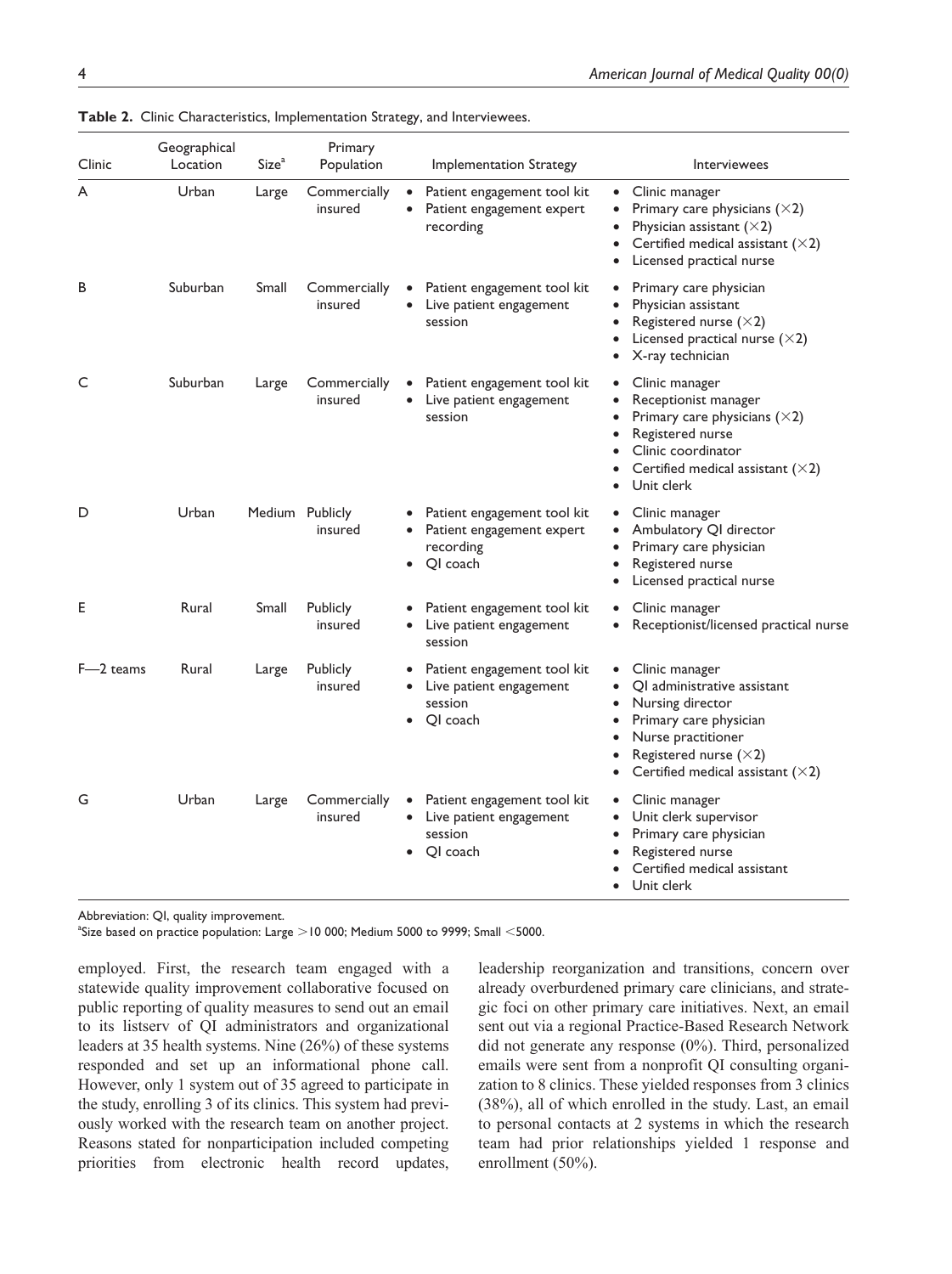Because of funding and time constraints, enrollment was stopped at 7 clinics, one of which enrolled 2 different teams (defined as several clinical support staff who worked with a single provider and her/his patient panel). Table 2 depicts the characteristics of these clinics, the implementation strategy to which they were assigned, and those who participated in initial site visit interviews.

# *Implementation and Retention*

As shown in Table 3, clinics had different motivations for enrollment. Several clinics requested adaptations to the didactic portions of the intervention (eg, QI training, patient engagement training) to reduce training time so that it could fit into the structure of preexisting staff meetings. Table 3 also summarizes what happened at each site over the course of intervention. At the end, only 2 clinics (3 teams) completed the intervention. All of these teams did not shorten the time allotted for training, and were assigned a QI coach. For these teams, the didactic patient engagement component occurred either via a recorded session or live.

The barriers observed may be roughly categorized at the system level or clinic/team level. (Participants discussed their perceptions that there also might be patientlevel barriers, such as a lack of interest in or aptitude for engagement among their patient populations, but these potential barriers were not observed directly.) At the system level these barriers included the following: (1) rapidly changing external environment with reorganizations and leadership turnover; (2) QI administrators were not decision makers for primary care participation; (3) research project values not aligned with the values of corporate health care; (4) shifting (or unclear/not well communicated) organizational priorities; and (5) research communication strategies not well aligned with hierarchical leadership structure, and information about the study from organizational decision makers was not passed along to the clinics. At the clinic/team level, barriers included the following: (1) staff turnover and other clinic-level personnel changes; (2) lack of prior teambased QI experience; (3) lack of tangible incentives for QI and patient engagement activities; (4) perception of QI as an administrative priority with little value for frontline staff; (5) lack of time and feeling too overworked to take on a new initiative; (6) interventions/ expectations not clear to teams; and (7) confusion between patient engagement and patient activation and/ or patient satisfaction.

As shown in Table 4 and illustrated by examples, multiple lessons were learned from both the recruitment and implementations stages of the project. These lessons highlight the difficulties in recruitment without prior established relationships. They also underscore the need

for the research team to establish ongoing dialogue with individuals across an organization at both the leadership and frontline levels. Reducing the time allocated for education, even though responsive to time and resource limitations, was unsuccessful. Implementation occurred most successfully when small teams were engaged, facilitating communication.

## **Discussion**

In trying to spread a previously successful intervention for patient engagement in QI beyond 23 clinics affiliated with the study health system, numerous barriers to successful recruitment, implementation, and retention were encountered. Teams that completed the intervention required a resource-intensive combination of QI training, patient engagement resources, and regular contact with a QI coach. Failures of understanding and communication that cut across clinic/team and system levels hindered conduct of the research and implementation of patient engagement efforts. The research team found limited understanding of the concept of patient engagement among both system executives and clinic staff. Therefore, clear explanations about the purpose and expectations of this study were not conveyed by administration to frontline teams. In addition, shifting and unclear organizational priorities also created barriers. For example, in several clinics, teams' initial choices for a project focus were suddenly changed in order to more closely match a different, apparently new, priority. Finally, the current chaotic environment in primary care, characterized by severe constraints on time and other resources and by high rates of turnover and other personnel changes, proved to be the major barrier both to doing the research and to promoting engagement of patients in QI work.

Beyond these expected time and resource constraints,  $9-13$  the research team discovered additional barriers at the clinic/team level. Consonant with a recent call for primary care practice staff and leaders to practice "regular quality improvement hygiene,"<sup>17</sup> the team found the lack of frontline QI knowledge to be a barrier to engaging in practice transformation efforts while involving patients. At several clinics at the team's institution, QI work historically had been delegated to particular individual(s) with an administrative role, such as a practice or nurse manager. Specifically, frontline staff who made up the primary care teams lacked the knowledge, skills, resources, and incentives needed to conduct QI work. The QI 101 training was an attempt to address this lack, which was anticipated, but its utility proved to be somewhat limited, particularly without coaching to reinforce it.

Detailed understanding of the ways in which core components of an intervention are actually implemented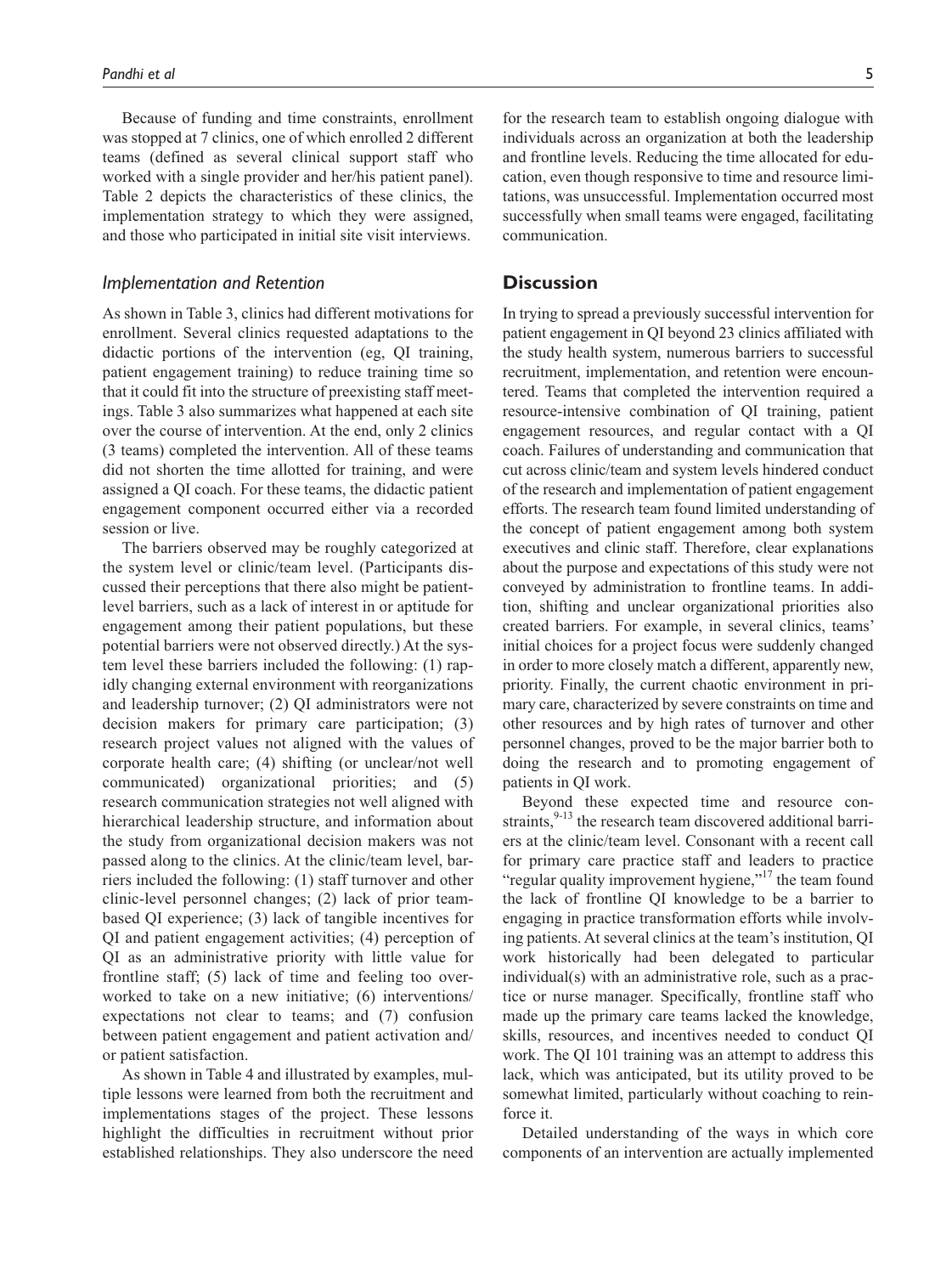| Clinic   | Motivation for Study Participation                                                                                                                                                                                       | Implementation<br>Adaptations                                                                                                                                                  | Case Summary                                                                                                                                                                                                                                                                                                                                                                                                                                                                                                                                                                                                                                                                                                                                                                                                                                                                                                         | Outcome                                                                                                                                                                                                                                                                                                                                                                                                                                                                                                          |
|----------|--------------------------------------------------------------------------------------------------------------------------------------------------------------------------------------------------------------------------|--------------------------------------------------------------------------------------------------------------------------------------------------------------------------------|----------------------------------------------------------------------------------------------------------------------------------------------------------------------------------------------------------------------------------------------------------------------------------------------------------------------------------------------------------------------------------------------------------------------------------------------------------------------------------------------------------------------------------------------------------------------------------------------------------------------------------------------------------------------------------------------------------------------------------------------------------------------------------------------------------------------------------------------------------------------------------------------------------------------|------------------------------------------------------------------------------------------------------------------------------------------------------------------------------------------------------------------------------------------------------------------------------------------------------------------------------------------------------------------------------------------------------------------------------------------------------------------------------------------------------------------|
| Clinic A | Health system administrators selected<br>would help the team improve their<br>understanding patient engagement<br>intervention because they hoped<br>low patient satisfaction scores.<br>this team to participate in the | 20 minutes allotted for QI<br>101 training                                                                                                                                     | Administrators reported that all team members had been trained in<br>quality improvement QI (or that QI knowledge "comes naturally"<br>Team members were overwhelmed with their patient care work<br>be the case. Team members reported that the expectation they<br>that they were given no actual resources to pursue QI projects.<br>and with frequent personnel changes. Team members generally<br>as part of scientific training), but researchers found this not to<br>do QI was something being imposed on them from above, and<br>equated patient engagement with patient satisfaction and with<br>patient complaints.                                                                                                                                                                                                                                                                                       | Administrators reported that the decision had<br>been based on the fact that the team was too<br>was disappointed to have been assigned to a<br>busy and was confused about the aims and<br>process of the study. In addition, the team<br>study before the team selected a project.<br>The health system made the decision to<br>withdraw all 3 of its clinics from the<br>condition without coaching.                                                                                                          |
| Clinic B | The clinic manager volunteered the<br>clinic because of its emphasis on<br>high patient satisfaction.                                                                                                                    | None                                                                                                                                                                           | team members emphasized the high quality of their interpersonal<br>health outcomes. When asked to talk about patient engagement,<br>because they saw it as a way to improve patient experience and<br>All team members emphasized the small size of the clinic and the<br>closeness this engendered among staff members and between<br>staff and patients. Previous QI experience was highly variable<br>among team members. In general, team members valued QI<br>relationships with patients.                                                                                                                                                                                                                                                                                                                                                                                                                      | had a preliminary plan for patient engagement.<br>the study, but in the end decided that staffing<br>educators, begun analyzing the problem, and<br>At the time the health system withdrew from<br>considered allowing this clinic to remain in<br>issues would make continued participation<br>the study, the team had initiated a project<br>The health system reported that they had<br>focused on distance access to diabetes<br>too difficult.                                                              |
| Clinic C | researchers, "I have lots of things I<br>This clinic's team was selected by<br>a clinic manager, who told the<br>want to improve here."                                                                                  | for patient engagement<br>QI 101 and 30 minutes<br>20 minutes allotted for<br>training                                                                                         | patients. Team members emphasized that they had little time to do<br>answers about the relationships between individual providers and<br>administrators wanted them to do, but that resulted in very little<br>value because there was little focus or follow-through on results.<br>of tension between administrators and clinical staff and between<br>Interviews with team members suggested there was a fair amount<br>different disciplines on the clinical teams. Most team members<br>Researchers' questions about patient engagement prompted<br>had little experience with QI and saw it as something that<br>anything other than their clinical tasks.                                                                                                                                                                                                                                                     | chosen a project. At the exit interview, health<br>system administrators reported that the team<br>was confused and frustrated about the work<br>At the time of drop out, the team had not yet<br>they were supposed to be doing and lacked<br>the time to continue to participate in the<br>study.                                                                                                                                                                                                              |
| Clinic D | this clinic because the physician was<br>a QI champion and open to change.<br>Health system administrators chose                                                                                                         | additional health system<br>A full hour was allocated<br>members were invited<br>to QI 101 to allow for<br>questions, and several<br>leaders and clinic staff<br>and attended. | "hierarchical," staff engaged in QI activities only at the direction<br>note "patients in this community aren't used to being engaged,"<br>activation, members of the team seemed wary, equating it with<br>Questions about patient engagement prompted clinical staff to<br>which they attributed to their older, rural patients. In general,<br>although clinic administrators were enthusiastic about patient<br>not seem to have had prior training in or experience with QI.<br>QI and population health. QI activities appeared to be driven<br>Clinic staff reported that their health system emphasized both<br>of the physician(s) with whom they worked. Most staff did<br>by individual physicians, who were monetarily incentivized<br>to improve their metrics. In an environment described as<br>engagement, which they defined as something like patient<br>providing a venue for patient complaints. | physician team increasing from 62% to 69%. At<br>clinic lipid screening rates increased from 56%<br>the team was figuring out how to scale up the<br>new worldlow to the entire clinic. They were<br>the conclusion of the 6-month intervention,<br>to 64.4%, with the rates of the participating<br>situations in which there was disagreement<br>All parties liked the new process, and overall<br>optimistic about engaging patients in other<br>among providers about the best way to<br>institute a change. |

No

Yes

Table 3. Intervention Participation Motivations, Adaptations, Implementation Summary, and Outcomes by Clinic. **Table 3.** Intervention Participation Motivations, Adaptations, Implementation Summary, and Outcomes by Clinic.

 $\frac{1}{2}$   $\frac{1}{2}$   $\frac{1}{2}$   $\frac{1}{2}$ Completion

No

 *(continued)*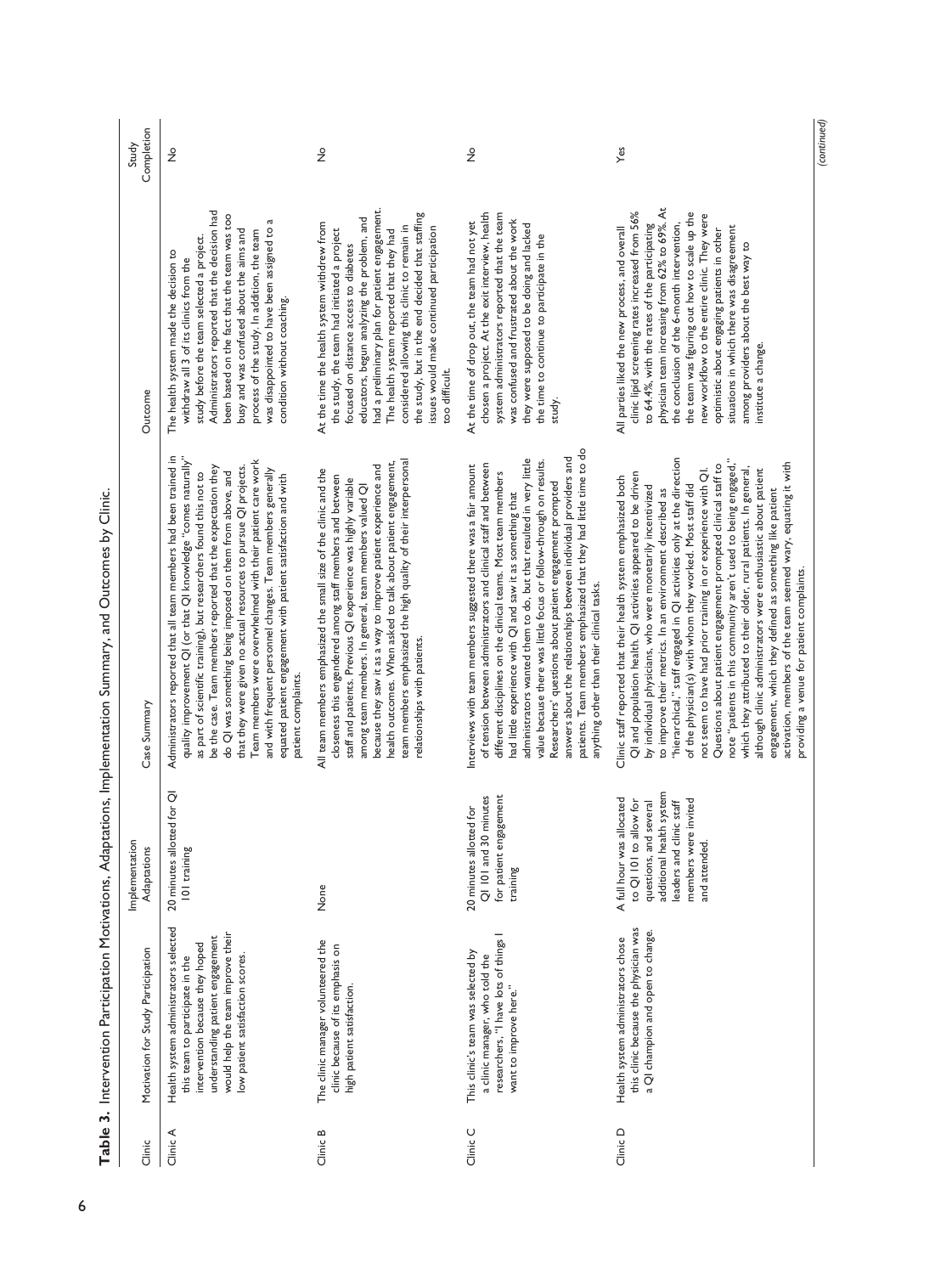| Yes<br>$\frac{1}{2}$<br>encountered difficulties getting the information<br>drop out of the study, citing recent personnel<br>changes and a resulting lack of time to "[take]<br>teams had exceeded their stated benchmarks<br>practitioner increased from 16% to 51% (goal<br>for project: 30%) and the second team nurse<br>required. Ultimately, the practice decided to<br>The single staff member made efforts to figure<br>patients to complete advance directives, but<br>for the proportion of the providers' patients<br>to consider patient engagement in future QI<br>out what needed to be done to encourage<br>physician increased from 20% to 36% (goal<br>how to improve numbers across the clinic.<br>Clinic leadership expressed ongoing intent<br>By the end of the 6-month intervention the<br>for project: 26%)—and were planning for<br>with completed asthma plans-the team<br>on extra projects."<br>projects.<br>staff described having close relationships with practice patients, but<br>expressed skepticism that their patients would be willing or able to<br>they could do as part of the project (eg, no patient surveys). Clinic<br>assess patient satisfaction with the new system, and also informally<br>formal patient engagement component; instead, the team member<br>This clinic was a 3-person operation, comprised of a physician and 2<br>scheduling system that allowed them to have longer than average<br>staff members who each fulfilled multiple roles in the practice. In<br>be participating in the project, and also that he would limit what<br>them about their preferences for the timing of lab work vis-à-vis<br>interviews, clinic staff made it clear that the physician would not<br>scheduled appointments. Based on the results of the survey and<br>focus the project on increasing the proportion of clinic patients<br>The "team," which consisted of a single staff member, decided to<br>tracked screening rates, conducted further patient surveys to<br>get their labs done before scheduled appointments. The team<br>work (ie, lipid screening). They engaged patients by surveying<br>with advance directives on file. The QI plan did not include a<br>satisfaction surveys, but little was done with the results. Staff<br>With the help of the coach, the team decided to focus their QI<br>their analysis of the issue, clinic staff began asking patients to<br>patient appointments. The clinic conducted frequent patient<br>project on improving workflows around routine patient lab<br>without administrative titles reported having little prior QI<br>Team members described a preventive care emphasis and a<br>viewed patient engagement as involving patients in making<br>decisions about their own advance directives.<br>assessed provider satisfaction.<br>participate in QI work.<br>experience<br>member had breaks from<br>occurred while the team<br>Engagement training<br>combined into a 1:1<br>other clinical duties.<br>conversation that<br>QI 101 and Patient<br>None<br>based on these teams' willingness to<br>The practice had recently participated<br>in broadening their QI experience,<br>consultant and expressed interest<br>in a successful QI project with a<br>health system administration to<br>Two teams were selected by the<br>with an eye toward improving<br>participate in this intervention<br>participate in QI.<br>patient health.<br>Clinic E<br>Clinic F | Clinic | Motivation for Study Participation | Implementation<br>Adaptations | Case Summary | Outcome | Completion<br>Study |
|-----------------------------------------------------------------------------------------------------------------------------------------------------------------------------------------------------------------------------------------------------------------------------------------------------------------------------------------------------------------------------------------------------------------------------------------------------------------------------------------------------------------------------------------------------------------------------------------------------------------------------------------------------------------------------------------------------------------------------------------------------------------------------------------------------------------------------------------------------------------------------------------------------------------------------------------------------------------------------------------------------------------------------------------------------------------------------------------------------------------------------------------------------------------------------------------------------------------------------------------------------------------------------------------------------------------------------------------------------------------------------------------------------------------------------------------------------------------------------------------------------------------------------------------------------------------------------------------------------------------------------------------------------------------------------------------------------------------------------------------------------------------------------------------------------------------------------------------------------------------------------------------------------------------------------------------------------------------------------------------------------------------------------------------------------------------------------------------------------------------------------------------------------------------------------------------------------------------------------------------------------------------------------------------------------------------------------------------------------------------------------------------------------------------------------------------------------------------------------------------------------------------------------------------------------------------------------------------------------------------------------------------------------------------------------------------------------------------------------------------------------------------------------------------------------------------------------------------------------------------------------------------------------------------------------------------------------------------------------------------------------------------------------------------------------------------------------------------------------------------------------------------------------------------------------------------------------------------------------------------------------------------------------------------------------------------------------------------------------------------------------------------------------------------------------------------------------------------------------------------|--------|------------------------------------|-------------------------------|--------------|---------|---------------------|
|                                                                                                                                                                                                                                                                                                                                                                                                                                                                                                                                                                                                                                                                                                                                                                                                                                                                                                                                                                                                                                                                                                                                                                                                                                                                                                                                                                                                                                                                                                                                                                                                                                                                                                                                                                                                                                                                                                                                                                                                                                                                                                                                                                                                                                                                                                                                                                                                                                                                                                                                                                                                                                                                                                                                                                                                                                                                                                                                                                                                                                                                                                                                                                                                                                                                                                                                                                                                                                                                                         |        |                                    |                               |              |         |                     |
|                                                                                                                                                                                                                                                                                                                                                                                                                                                                                                                                                                                                                                                                                                                                                                                                                                                                                                                                                                                                                                                                                                                                                                                                                                                                                                                                                                                                                                                                                                                                                                                                                                                                                                                                                                                                                                                                                                                                                                                                                                                                                                                                                                                                                                                                                                                                                                                                                                                                                                                                                                                                                                                                                                                                                                                                                                                                                                                                                                                                                                                                                                                                                                                                                                                                                                                                                                                                                                                                                         |        |                                    |                               |              |         |                     |
|                                                                                                                                                                                                                                                                                                                                                                                                                                                                                                                                                                                                                                                                                                                                                                                                                                                                                                                                                                                                                                                                                                                                                                                                                                                                                                                                                                                                                                                                                                                                                                                                                                                                                                                                                                                                                                                                                                                                                                                                                                                                                                                                                                                                                                                                                                                                                                                                                                                                                                                                                                                                                                                                                                                                                                                                                                                                                                                                                                                                                                                                                                                                                                                                                                                                                                                                                                                                                                                                                         |        |                                    |                               |              |         |                     |
|                                                                                                                                                                                                                                                                                                                                                                                                                                                                                                                                                                                                                                                                                                                                                                                                                                                                                                                                                                                                                                                                                                                                                                                                                                                                                                                                                                                                                                                                                                                                                                                                                                                                                                                                                                                                                                                                                                                                                                                                                                                                                                                                                                                                                                                                                                                                                                                                                                                                                                                                                                                                                                                                                                                                                                                                                                                                                                                                                                                                                                                                                                                                                                                                                                                                                                                                                                                                                                                                                         |        |                                    |                               |              |         |                     |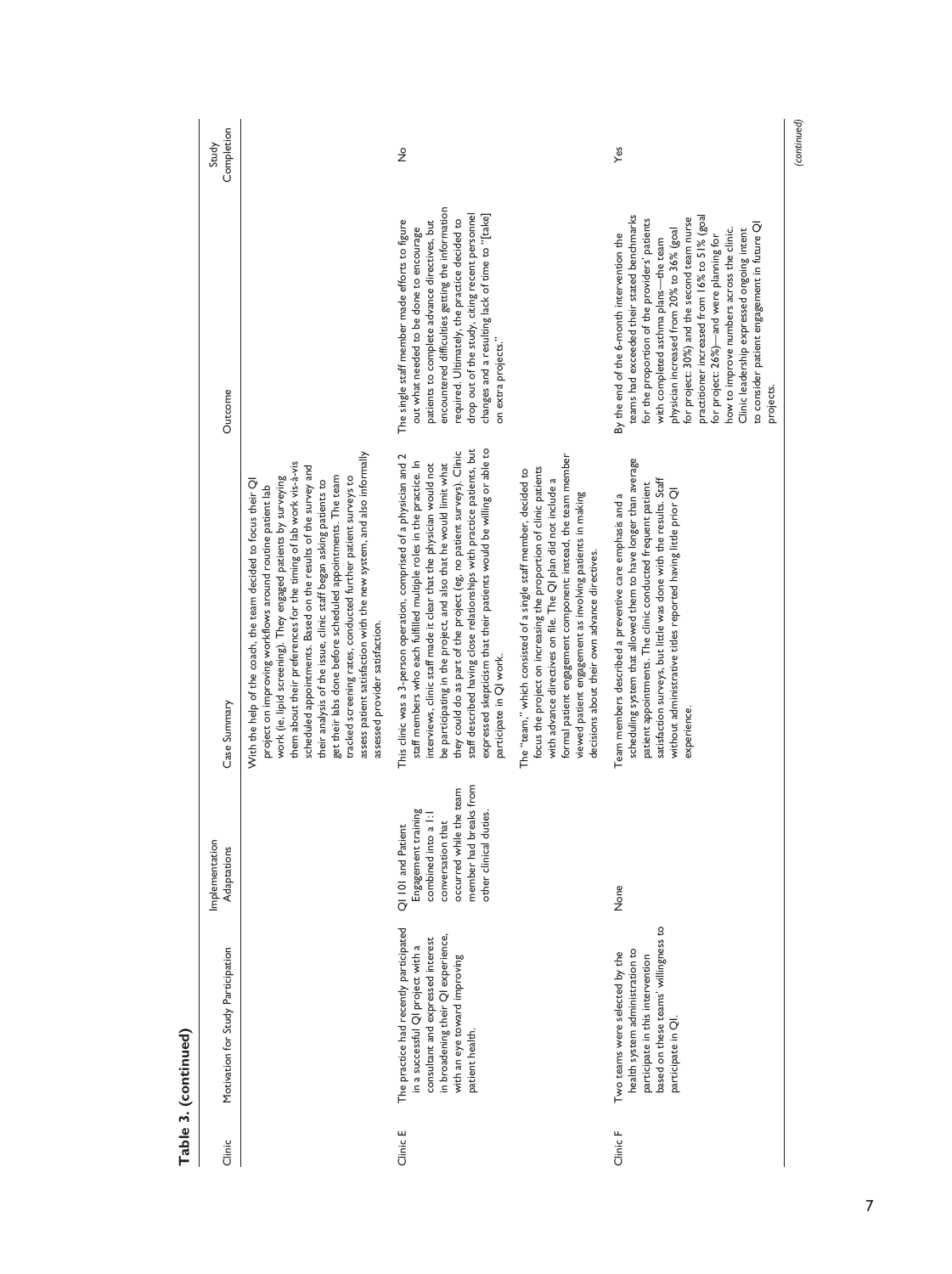|               | Table 3. (continued)                                                                                                                         |                               |                                                                                                                                                                                                                                                                                                                                                                                                                                                                                                                                                                                                                                                                                                                                                                                                                                           |                                                                                                                                                                                                                                                                                                                                                                                                                                                                                                                                                                                                                                                                                                            |                     |
|---------------|----------------------------------------------------------------------------------------------------------------------------------------------|-------------------------------|-------------------------------------------------------------------------------------------------------------------------------------------------------------------------------------------------------------------------------------------------------------------------------------------------------------------------------------------------------------------------------------------------------------------------------------------------------------------------------------------------------------------------------------------------------------------------------------------------------------------------------------------------------------------------------------------------------------------------------------------------------------------------------------------------------------------------------------------|------------------------------------------------------------------------------------------------------------------------------------------------------------------------------------------------------------------------------------------------------------------------------------------------------------------------------------------------------------------------------------------------------------------------------------------------------------------------------------------------------------------------------------------------------------------------------------------------------------------------------------------------------------------------------------------------------------|---------------------|
| Clinic        | Motivation for Study Participation                                                                                                           | Implementation<br>Adaptations | Case Summary                                                                                                                                                                                                                                                                                                                                                                                                                                                                                                                                                                                                                                                                                                                                                                                                                              | Outcome                                                                                                                                                                                                                                                                                                                                                                                                                                                                                                                                                                                                                                                                                                    | Completion<br>Study |
|               |                                                                                                                                              |                               | explained and patient feedback solicited. Despite inviting more than<br>intervention started, the focus had shifted to increasing the number<br>desire to focus their project on the new policy. However, this was<br>completing asthma action plans as part of office visits, was to invite<br>2 providers. Their plan for patient engagement, beyond a focus on<br>their efforts by running small tests of change on the workflows of<br>of asthmatic patients with asthma plans in place. The teams began<br>patients to a lunch and learn at which the asthma plans would be<br>viewed as too negative, and by the time the coaching part of the<br>that was about to be implemented at the clinic, and expressed a<br>At the site visit, team members described a new no-show policy<br>100 patients to the lunch, no one showed up. |                                                                                                                                                                                                                                                                                                                                                                                                                                                                                                                                                                                                                                                                                                            |                     |
| Clinic G      | A preexisting team that was working<br>on issues related to the electronic<br>selected by the clinic manager.<br>health record in-basket was | None                          | Team members described many recent organizational and personnel<br>and experience, but this was not shared by the rest of the group.<br>patients' customer service expectations, and team members had<br>Questions about patient engagement evoked statements about<br>time. A single individual on the team had significant QI training<br>changes and a sense of always being overworked and short on<br>ittle vision for how patients might be engaged in QI work.                                                                                                                                                                                                                                                                                                                                                                     | concerns about sharing confidential corporate<br>the researchers to obtain proper permissions<br>belief that the focus of project did not reflect<br>clinic to participate. They cited the failure of<br>system administration revealed that the new<br>information with the researchers (conflating<br>regional system administrator had not been<br>Before its second scheduled meeting with the<br>A subsequent conversation with the health<br>aware of the project and did not want the<br>system affiliated with the university) and a<br>coach, the clinic dropped out of the study.<br>from the appropriate chain of command,<br>the university with the competing health<br>corporate priorities. | $\frac{1}{2}$       |
|               |                                                                                                                                              |                               | system. By the time the team had its initial meeting with the coach,<br>their QI project on management of their electronic "in-basket"<br>During the site visit, team members spoke of their wish to focus<br>however, they had shifted to a focus on vaccination rates.                                                                                                                                                                                                                                                                                                                                                                                                                                                                                                                                                                  |                                                                                                                                                                                                                                                                                                                                                                                                                                                                                                                                                                                                                                                                                                            |                     |
| $\frac{1}{2}$ | ī                                                                                                                                            |                               |                                                                                                                                                                                                                                                                                                                                                                                                                                                                                                                                                                                                                                                                                                                                                                                                                                           |                                                                                                                                                                                                                                                                                                                                                                                                                                                                                                                                                                                                                                                                                                            |                     |

Abbreviation: QI, quality improvement. Abbreviation: QI, quality improvement.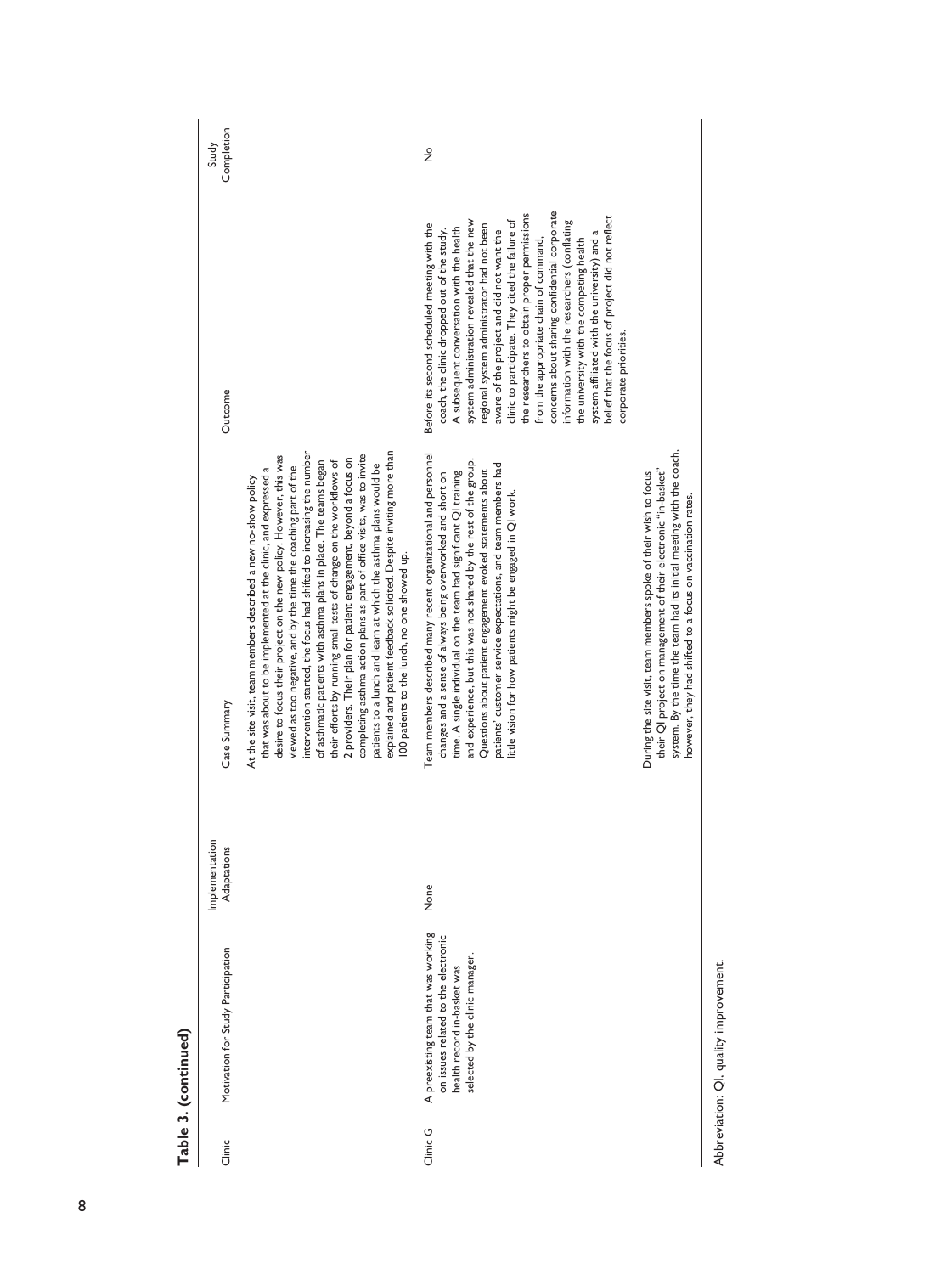| Implementation Stage | Lesson Learned                                                                                                                                               | Example                                                                                                                                                                                                                                                                                                                                                        |
|----------------------|--------------------------------------------------------------------------------------------------------------------------------------------------------------|----------------------------------------------------------------------------------------------------------------------------------------------------------------------------------------------------------------------------------------------------------------------------------------------------------------------------------------------------------------|
| Recruitment          | Recruiting practice participants across<br>multiple organizational settings takes a<br>long time.                                                            | Recruitment for this project started in March 2016 and<br>was not completed until October 2017. The research<br>team aimed to recruit 9 practices yet only 7 practices<br>were recruited.                                                                                                                                                                      |
|                      | Recruitment was most successful when<br>there was a preexisting relationship or<br>via a warm handoff introduction from a<br>known entity.                   | All participating clinics had a prior relationship with<br>either the research team or the QI consulting<br>organization.                                                                                                                                                                                                                                      |
|                      | It is important to understand the<br>relationship between practices and the<br>recruitment partner.                                                          | Successful recruitment came from the organization that<br>had a positive relationship with the clinics, and the<br>clinics trusted the organization's recommendation to<br>participate in the intervention.                                                                                                                                                    |
|                      | There is a need to understand motivations<br>for participation at multiple levels<br>(system leadership, clinic leadership, and<br>grassroots team members). | The clinic teams that participated ranged in motivation.<br>Some clinic teams were volunteered by the health<br>system to become more patient-centered and to fix<br>patient satisfaction scores and others teams thought<br>it would make their day-to-day lives easier and would<br>help with their workflow.                                                |
|                      | Stakeholders at multiple levels need to<br>clearly understand the intervention.                                                                              | One clinic dropped out because of misalignment<br>with overall health system goals. Other clinic teams<br>dropped out because leadership did not understand<br>the importance of QI and other outcomes.                                                                                                                                                        |
| Implementation       | Adapting the intervention to meet clinics'<br>time pressures was unsuccessful.                                                                               | Clinics that dropped out of the intervention received 20<br>minutes of QI 101. One tried to fit education in while<br>doing other clinical duties. These teams expressed<br>confusion about the intervention and had difficulty<br>choosing their own projects. Clinics that received the<br>full trainings were better equipped to take on their<br>projects. |
|                      | Teams found it challenging to identify their<br>own QI projects.                                                                                             | Clinic teams were used to being told what outcomes or<br>projects to work on from the overarching organization<br>and did not have the processes or skills in place to<br>choose their own projects.                                                                                                                                                           |
|                      | If teams did not understand the<br>intervention, they had to backtrack and<br>choose new projects.                                                           | Clinic teams did not understand the difference between<br>patient activation and patient engagement. Projects<br>were changed last minute to accommodate the patient<br>engagement component.                                                                                                                                                                  |
|                      | Academics and real-world practices had<br>different beliefs about the importance<br>and meaning of engaging patients in QI<br>work.                          | Patient engagement was not an organizational goal<br>and therefore teams did not have an expectation or<br>motivation to include patient engagement in their QI<br>projects.                                                                                                                                                                                   |
|                      | Academics trying to engage with systems<br>that are potential competitors to their<br>own health system may face suspicion.                                  | The research team was asked to sign a nondisclosure<br>agreement because their university owned a competing<br>medical system.                                                                                                                                                                                                                                 |
|                      | Smaller sized project teams with a clear<br>champion were most successful.                                                                                   | The 2 successful clinics formed workgroups of 3-4<br>people who met on a regular basis. They would then<br>relay their progress back to the larger clinic team.                                                                                                                                                                                                |

**Table 4.** Lessons Learned and Examples by Implementation Stage.

Abbreviation: QI, quality improvement.

in different contexts is critical for the scalability of practice transformation efforts. However, present study findings underscore the numerous barriers that can exist to conducting research in "real-world" primary care settings with unfamiliar contexts. At the system level, difficulties were encountered in engaging the correct level

of administrative decision makers by targeting the recruitment efforts to those involved in leading QI efforts. Through the failure of these efforts, the team discovered that actors at this level often lacked the authority to commit the organization to research participation and held an inflated sense of how attractive research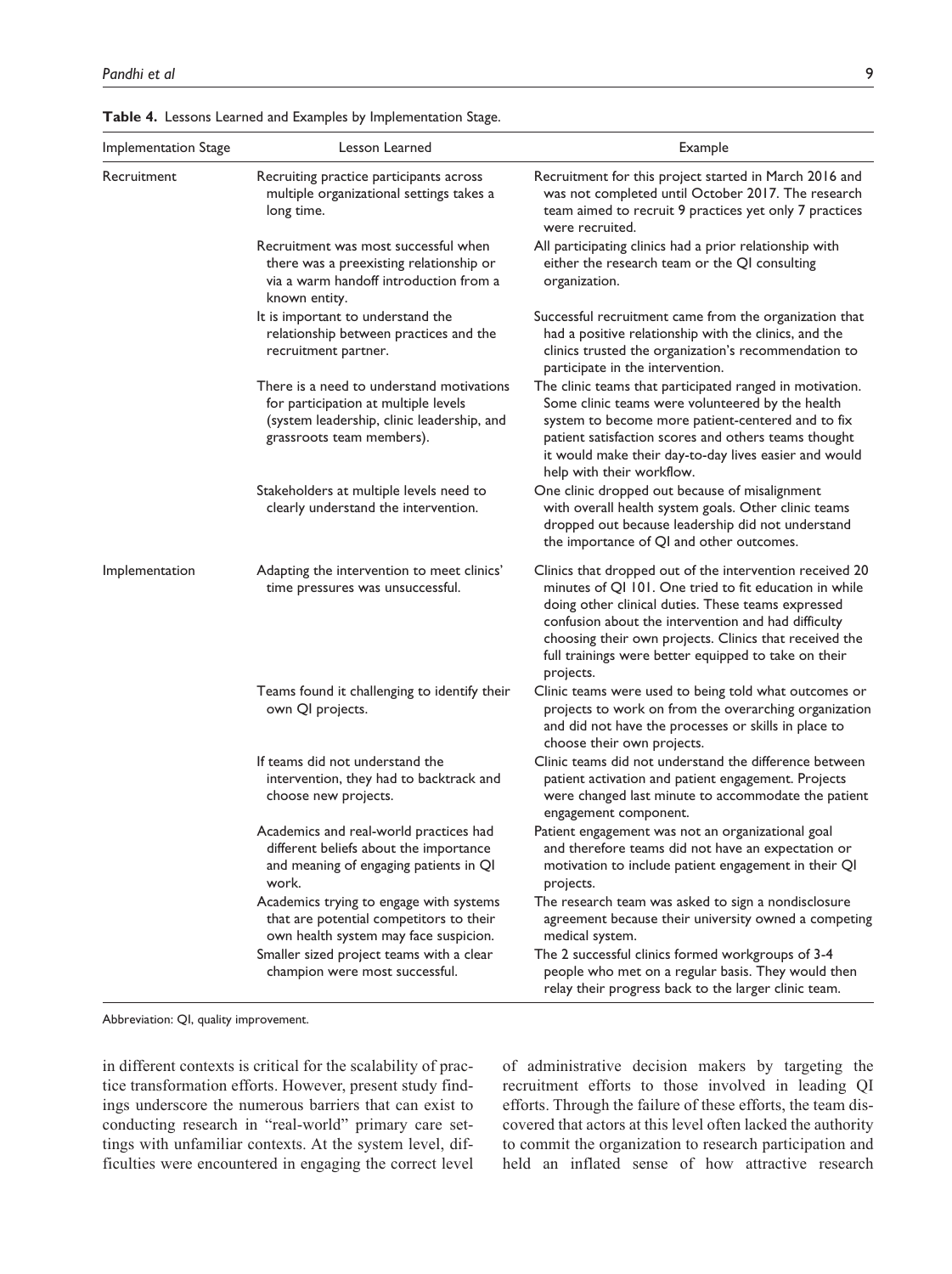participation would be to primary care clinic staff. This combination led directly to many of the difficulties encountered when first recruiting sites and, later, retaining them. Additionally, something of a "two communities"<sup>18</sup> culture clash was encountered; the research team failed to anticipate the perception of higher level system executives that research participation risked revelation of corporate secrets that might impart a competitive advantage to the health system affiliated with the team's university. (While negotiating recent research partnerships between university-based investigators and corporate entities, the team has noted, anecdotally, that requests for researchers to sign nondisclosure agreements seem to be becoming more common.)

# *Limitations*

The findings presented in this article are limited by the fact that they were derived from a single study conducted in a single state. Although these experiences seem to be consistent with those reported in the literature, the research team does not know how the primary care environment in Wisconsin may differ from those in other areas of country and thus cannot be sure how generalizable the conclusions may be. In addition, this work reflects the strengths and weaknesses inherent when investigators set out to evaluate an intervention of their own design. The team members who collected data were intimately familiar with the intervention, which likely enhanced the relevance of their interview questions and observations, but their investment in the patient engagement intervention also may have shaped the data. For example, research participants may have been reluctant to express negative opinions. Finally, the work of learning from a project that did not go according to plan requires a capacity for critical reflection on one's own weaknesses. In such a situation, it is likely that, like all human beings, the investigators have some blind spots.

# **Conclusion**

Although this study presents barriers to involving patients in primary care team-based QI discovered in the context of a research project, the research team believes that unless these barriers are addressed they likely will hinder widespread adoption of patient engagement as a standard element of primary care–based QI efforts. The findings support the importance of practice facilitation<sup>17</sup> as only teams that received coaching were able to complete the intervention. In addition, education about the distinctions between patient engagement and patient activation or satisfaction and training in QI methods appears to be critical in order for practices to understand the "why" and "how" of involving patients in practice transformation efforts.

## **Acknowledgments**

The authors would like to thank the health care organizations and clinic teams that participated in this work, UW Health Quality, Safety, and Innovation, Zaher Karp, Natalie Wietfeldt, the Primary care Academics Transforming Health care (PATH) collaborative, and the Center for Patient Partnerships.

## **Declaration of Conflicting Interests**

The authors declared no potential conflicts of interest with respect to the research, authorship, and/or publication of this article.

## **Funding**

The authors disclosed receipt of the following financial support for the research, authorship, and/or publication of this article: This work was supported by the Institute for Clinical and Translational Research, which is supported by the Clinical and Translational Science Award program, the National Center for Advancing Translational Sciences (Grant 1UL1TR002373).

#### **References**

- 1. Family Medicine for America's Health. Home page. [https://](https://fmahealth.org/) [fmahealth.org/](https://fmahealth.org/) Accessed September 28, 2018.
- 2. Fleming C. Health Policy Brief: Patient engagement. [https://](https://www.healthaffairs.org/do/10.1377/hblog20130215.028299/full/) [www.healthaffairs.org/do/10.1377/hblog20130215.028299/](https://www.healthaffairs.org/do/10.1377/hblog20130215.028299/full/) [full/](https://www.healthaffairs.org/do/10.1377/hblog20130215.028299/full/) Published February 15, 2013. Accessed September 28, 2018.
- 3. National Committee for Quality Assurance. 2017 PCMH standards and guidelines. [https://centralhealthcollabora](https://centralhealthcollaborative.files.wordpress.com/2017/06/2-pcmh-standards-and-guidelines-2017-edition-version-1.pdf)[tive.files.wordpress.com/2017/06/2-pcmh-standards-and](https://centralhealthcollaborative.files.wordpress.com/2017/06/2-pcmh-standards-and-guidelines-2017-edition-version-1.pdf)[guidelines-2017-edition-version-1.pdf](https://centralhealthcollaborative.files.wordpress.com/2017/06/2-pcmh-standards-and-guidelines-2017-edition-version-1.pdf) Accessed August 27, 2018.
- 4. Carman KL, Dardess P, Maurer M, et al. Patient and family engagement: a framework for understanding the elements and developing interventions and policies. *Health Aff (Millwood)*. 2013;32:223-231.
- 5. 42 CFR 425.106—Shared Governance: Department of Health and Human Services. Baltimore, MD: Centers for Medicare and Medicaid Services; 2015.
- 6. Patient-Centered Primary Care Collaborative. Improving care through partnership with patients, families & communities. <https://www.pcpcc.org/tcpi> Accessed August 18, 2018.
- 7. Han E, Hudson Scholle S, Morton S, Bechtel C, Kessler R. Survey shows that fewer than a third of patient-centered medical home practices engage patients in quality improvement. *Health Aff (Millwood)*. 2013;32:368-375.
- 8. Okun S, Schoenbaum SC, Andrews D, et al. *Patients and Health Care Teams Forging Effective Partnerships*. Washington, DC: National Academies Press; 2014.
- 9. Caplan W, Davis S, Kraft S, et al. Engaging patients at the front lines of primary care redesign: operational lessons for an effective program. *Jt Comm J Qual Patient Saf*. 2014;40:533-540.